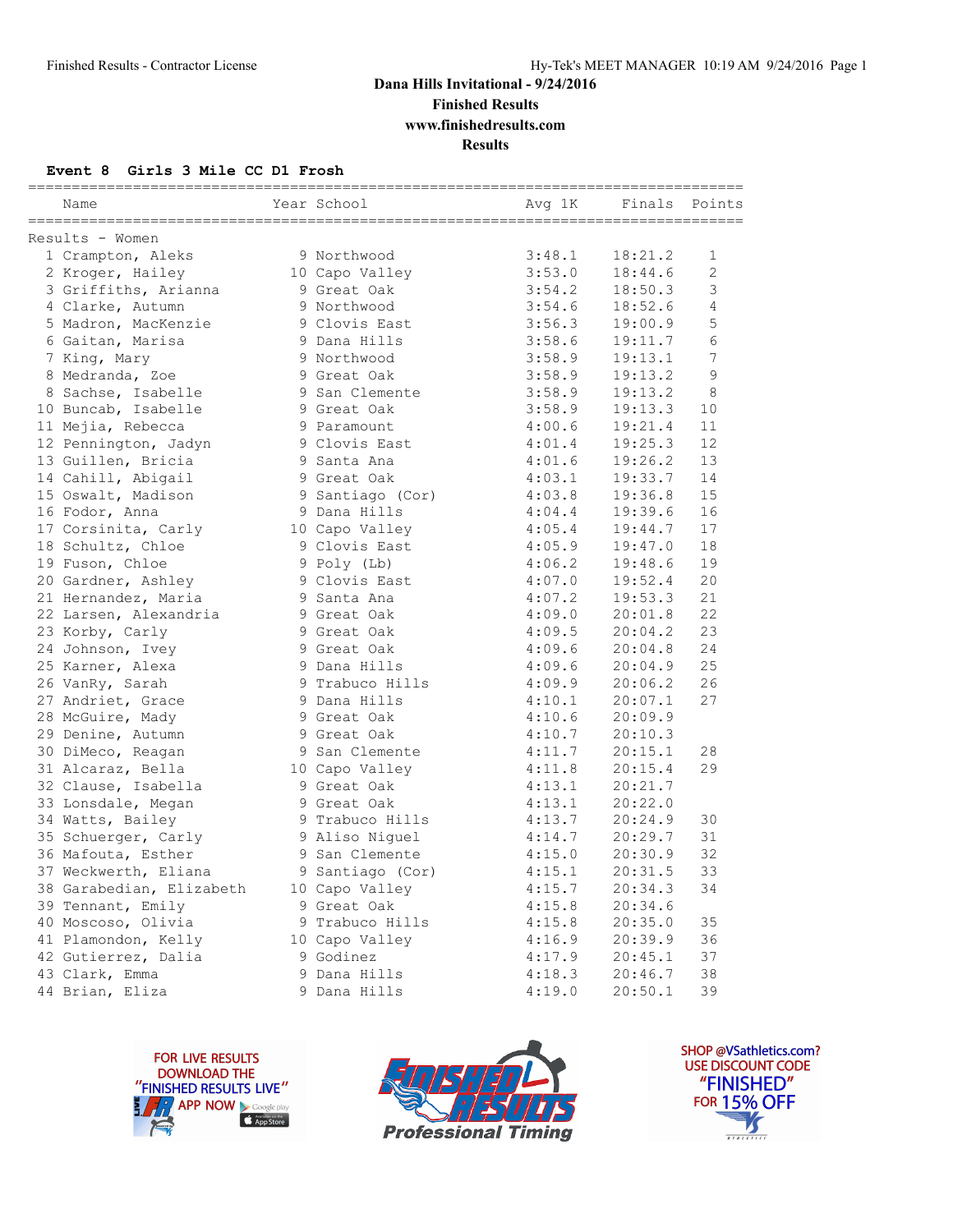**Finished Results**

**www.finishedresults.com**

**Results**

#### **....Event 8 Girls 3 Mile CC D1 Frosh**

| 45 Geronimo, Julia    | 9 Trabuco Hills  | 4:19.0 | 20:50.2 | 40 |
|-----------------------|------------------|--------|---------|----|
| 46 Rose, Abbey        | 9 Fountain Vlly  | 4:19.1 | 20:50.9 | 41 |
| 47 Barrett, Rachelle  | 9 Clovis East    | 4:19.6 | 20:53.2 | 42 |
| 48 Edmonds, Sydnee    | 9 Santiago (Cor) | 4:20.6 | 20:57.9 | 43 |
| 49 Cotter, Make       | 9 Aliso Niguel   | 4:21.1 | 21:00.2 | 44 |
| 50 Peterson, Grace    | 9 Fountain Vlly  | 4:21.3 | 21:01.3 | 45 |
| 51 Dresser, Sydney    | 9 Carlsbad       | 4:22.2 | 21:05.5 |    |
| 52 Mayo, Ryann        | 9 Wilson/LB      | 4:22.2 | 21:05.7 | 46 |
| 53 Goalden, Ariel     | 9 Aliso Niquel   | 4:22.5 | 21:07.0 | 47 |
| 54 Bentley, Grace     | 12 Aliso Niguel  | 4:23.2 | 21:10.6 | 48 |
| 55 Davis, Alexandra   | 9 Trabuco Hills  | 4:23.8 | 21:13.3 | 49 |
| 56 Park, Sarah        | 9 Aliso Niquel   | 4:23.8 | 21:13.5 | 50 |
| 57 Libby, Skyler      | 9 Aliso Niquel   | 4:24.0 | 21:14.2 | 51 |
| 58 Harrell, Camryn    | 9 San Clemente   | 4:24.4 | 21:16.5 | 52 |
| 59 Peterson, Ellie    | 9 Fountain Vlly  | 4:24.5 | 21:17.0 | 53 |
| 60 McDevitt, Rebecca  | 9 Cypress        | 4:24.8 | 21:18.2 |    |
| 61 Barrios, Riley     | 9 Fallbrook      | 4:24.9 | 21:18.7 |    |
| 62 Duncan, Kyra       | 10 Capo Valley   | 4:25.5 | 21:21.8 | 54 |
| 63 Martinez, Juila    | 9 Northwood      | 4:26.2 | 21:24.9 | 55 |
| 64 Markowitz, Kaleigh | 9 Trabuco Hills  | 4:26.2 | 21:25.1 | 56 |
| 65 Koralek, Lauren    | 9 Fountain Vlly  | 4:26.4 | 21:25.8 | 57 |
| 66 Mejia, Lizette     | 9 Godinez        | 4:26.5 | 21:26.7 | 58 |
| 67 Asaro, Calista     | 9 Bonita Vista   | 4:26.8 | 21:27.7 |    |
| 67 Judd, Madison      | 9 Aliso Niquel   | 4:26.8 | 21:27.7 | 59 |
| 69 Flores, Rachel     | 9 Paramount      | 4:26.8 | 21:27.9 | 60 |
| 70 Carangelo, Audra   | 9 Canyon Crest   | 4:26.9 | 21:28.6 | 61 |
| 71 Walker, Jordan     | 9 Great Oak      | 4:27.3 | 21:30.1 |    |
| 72 Euyoque, Victoria  | 9 Dana Hills     | 4:27.5 | 21:31.2 | 62 |
| 73 Jensen, Sydney     | 9 Santiago (Cor) | 4:27.5 | 21:31.3 | 63 |
| 74 Santos, Daniela    | 9 Paramount      | 4:28.4 | 21:35.5 | 64 |
| 75 Saalberg, Olivia   | 10 Capo Valley   | 4:31.1 | 21:48.7 | 65 |
| 76 Howard, Brooke     | 9 Tesoro         | 4:31.3 | 21:49.6 | 66 |
| 77 Furlotte, Emily    | 9 San Clemente   | 4:31.3 | 21:49.7 | 67 |
| 78 Hernandez, Aline   | 9 Godinez        | 4:31.7 | 21:51.6 | 68 |
| 79 Hall, Matilda      | 9 Dana Hills     | 4:33.8 | 22:01.7 |    |
| 79 Collins, Emily     | 9 Trabuco Hills  | 4:33.8 | 22:01.7 | 69 |
| 81 Brady, Sierra      | 9 San Clemente   | 4:34.5 | 22:05.0 | 70 |
| 82 Mesihovich, Aliyah | 9 Wilson/LB      | 4:35.4 | 22:09.4 | 71 |
| 83 Wettengel, Olivia  | 9 Dana Hills     | 4:35.6 | 22:10.2 |    |
| 84 White, Felicia     | 9 Dana Hills     | 4:36.5 | 22:14.6 |    |
| 85 Sur, Mira          | 9 Canyon Crest   | 4:37.0 | 22:17.3 | 72 |
| 86 Pantoja, Giselle   | 9 Arroyo Valley  | 4:37.3 | 22:18.6 |    |
| 87 Pham, Hallie       | 9 Trabuco Hills  | 4:37.4 | 22:19.3 |    |
| 88 Cuatlayotl, Aitza  | 9 Santa Ana      | 4:37.8 | 22:20.8 | 73 |
| 89 Napoles, Edith     | 9 Paramount      | 4:37.8 | 22:20.9 | 74 |
| 90 Bowe, Marin        | 9 Tesoro         | 4:38.1 | 22:22.3 | 75 |
| 91 Diaz, Jocelyn      | 9 Wilson/LB      | 4:38.2 | 22:22.9 | 76 |





SHOP @VSathletics.com? **USE DISCOUNT CODE** "FINISHED" **FOR 15% OFF** IS  $\frac{1}{1}$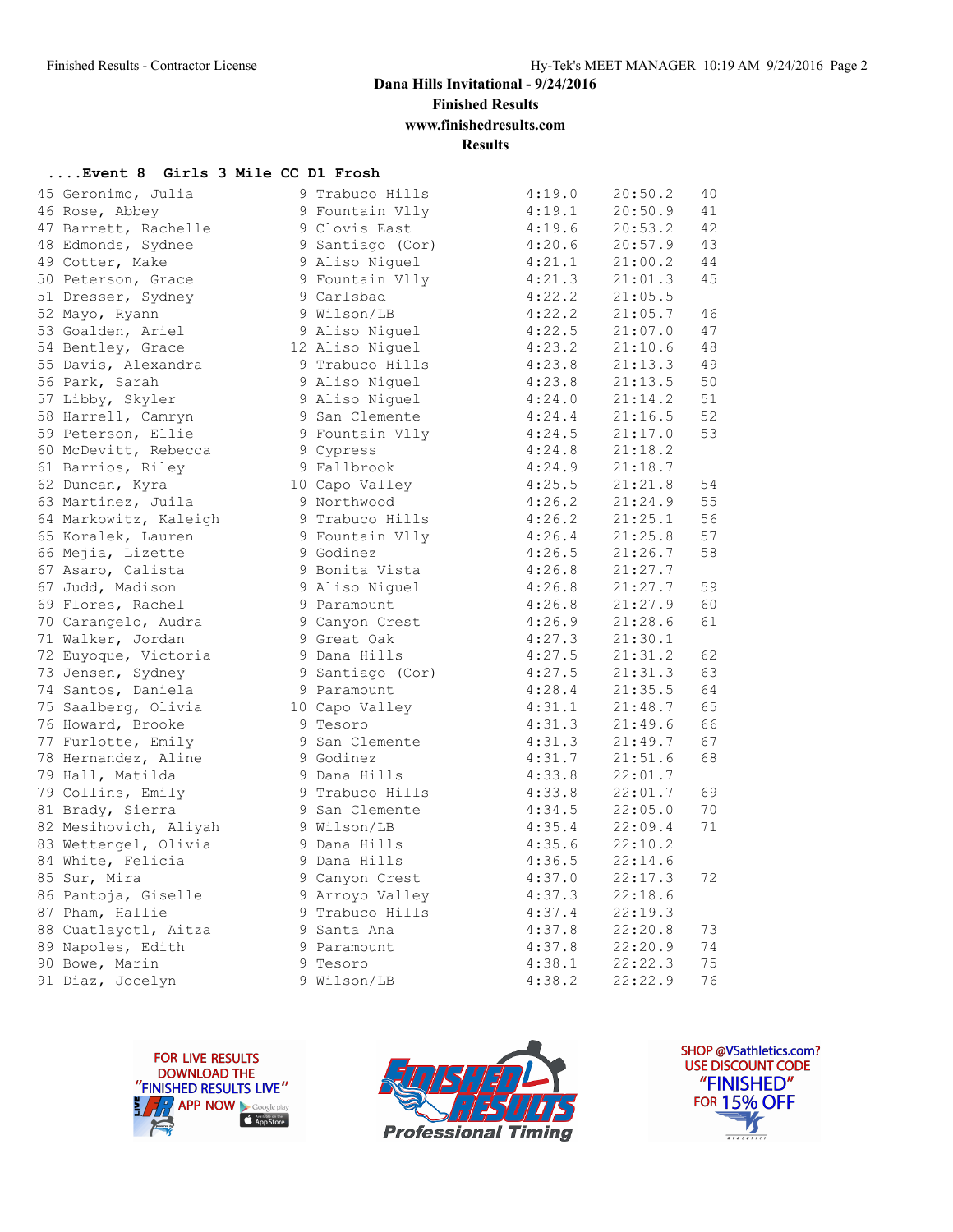**Finished Results**

**www.finishedresults.com**

**Results**

#### **....Event 8 Girls 3 Mile CC D1 Frosh**

| 92 Maillerfer, Elise      | 10 Capo Valley   | 4:38.5               | 22:24.6 |     |
|---------------------------|------------------|----------------------|---------|-----|
| 93 Ingrassia, Annabelle   | 9 Canyon Crest   | 4:38.9               | 22:26.4 | 77  |
| 94 Powrzanas, Katie       | 9 Trabuco Hills  | 4:39.6               | 22:29.6 |     |
| 95 Cressy, Priya          | 9 Canyon Crest   | 4:40.1               | 22:32.1 | 78  |
| 96 Medina, Andrea         | 9 Santa Ana      | 4:40.3               | 22:33.3 | 79  |
| 97 Hernandez, Valentina   | 9 Tesoro         | 4:40.4               | 22:33.8 | 80  |
| 98 Carreon, Samantha      | 9 Wilson/LB      | 4:40.5               | 22:34.2 | 81  |
| 99 Fedele, Sabrina        | 9 Fountain Vlly  | 4:40.6               | 22:34.6 | 82  |
| 100 Garcia, Melanie       | 9 Tesoro         | 4:41.2               | 22:37.6 | 83  |
| 101 Orrante, Daniella     | 9 Aliso Niguel   | 4:41.5               | 22:39.0 |     |
| 102 Michelsen, Malia      | 9 Poly (Lb)      | 4:41.8               | 22:40.5 | 84  |
| 103 Spencer, Adrianna     | 9 Trabuco Hills  |                      | 22:41.0 |     |
| 104 Rawas, Samar          | 9 San Clemente   | $4:41.9$<br>$4:42.5$ | 22:43.8 | 85  |
| 105 Janos, Lainey         | 9 Trabuco Hills  | 4:42.5               | 22:43.9 |     |
| 106 De Guzman, Lexi       | 9 Trabuco Hills  | 4:43.1               | 22:46.5 |     |
| 107 Moiso, Viviana        | 9 San Clemente   | 4:43.4               | 22:48.2 |     |
| 108 Collyer, Isabella     | 9 Great Oak      |                      | 22:49.0 |     |
| 109 Henry, Eden           | 9 Huntington Bch | $4:43.6$<br>$4:43.8$ | 22:49.9 |     |
| 110 Rodriquez, Monica     | 9 Godinez        | 4:43.9               | 22:50.3 | 86  |
| 111 Hernandez, Alejandra  | 9 Godinez        | 4:44.3               | 22:52.2 | 87  |
| 112 Skolnick, Rylie       | 9 Mt. Carmel     | 4:44.5               | 22:53.4 |     |
| 113 Pottinger, Emily      | 10 Capo Valley   | 4:45.6               | 22:58.9 |     |
| 114 Machnikowski, Skylar  | 9 Aliso Niguel   | 4:45.7               | 22:59.2 |     |
| 115 Baziak, Kayden        | 9 San Clemente   | 4:46.0               | 23:00.6 |     |
| 116 Alegria, Jannet       | 9 Santa Ana      | 4:46.2               | 23:01.5 | 88  |
| 117 Martinez, Riley       | 9 Santiago (Cor) | 4:46.8               | 23:04.3 | 89  |
| 118 Vera, Julianna        | 9 Aliso Niguel   | 4:46.9               | 23:05.2 |     |
| 119 Mendoza, Alondra      | 9 Godinez        | 4:47.4               | 23:07.5 | 90  |
| 120 Yontz, Laura          | 9 Poly (Lb)      | 4:48.2               | 23:11.4 | 91  |
| 121 Adame, Janet          | 9 Godinez        | 4:49.2               | 23:16.1 | 92  |
| 122 Polk, Alexa           | 9 San Clemente   | 4:49.3               | 23:16.7 |     |
| 123 Armstrong, Ellie      | 9 Aliso Niguel   | 4:49.7               | 23:18.3 |     |
| 124 Acosta, Natalie       | 9 Paramount      | 4:49.7               | 23:18.5 | 93  |
| 125 Montgomery, Sofia     | 9 Dana Hills     | 4:50.1               | 23:20.3 |     |
| 126 Shao, Allison         | 9 Canyon Crest   | 4:50.7               | 23:23.1 | 94  |
| 127 McNeal, Julia         | 9 San Clemente   | 4:51.8               | 23:28.5 |     |
| 128 Hernandez, Alicia     | 9 Bonita Vista   | 4:52.0               | 23:29.6 |     |
| 129 Thor, Rose            | 10 Clovis East   | 4:52.5               | 23:31.8 | 95  |
| 130 Gilman, Faith         | 9 San Clemente   | 4:52.9               | 23:33.8 |     |
| 131 Smith, Madison        | 9 Carlsbad       | 4:53.1               | 23:34.8 |     |
| 131 Richardson, Gabrielle | 9 Tesoro         | 4:53.1               | 23:34.8 | 96  |
| 133 Chao, Sarah           | 9 Poly (Lb)      | 4:55.0               | 23:44.2 | 97  |
| 134 Boysen, Charlie       | 9 Poly (Lb)      | 4:55.3               | 23:45.7 | 98  |
| 135 Pinedo, Rebekah       | 9 Wilson/LB      | 4:55.5               | 23:46.5 | 99  |
| 136 Conner, Sienna        | 10 Capo Valley   | $4:56.5$<br>$4:57.2$ | 23:51.1 |     |
| 137 Keuning, Kelsey       | 10 Capo Valley   |                      | 23:54.6 |     |
| 138 Meek, Serena          | 9 Santiago (Cor) | 4:57.3               | 23:55.4 | 100 |





SHOP @VSathletics.com? USE DISCOUNT CODE "FINISHED" **FOR 15% OFF**  $\frac{1}{\sqrt{2}}$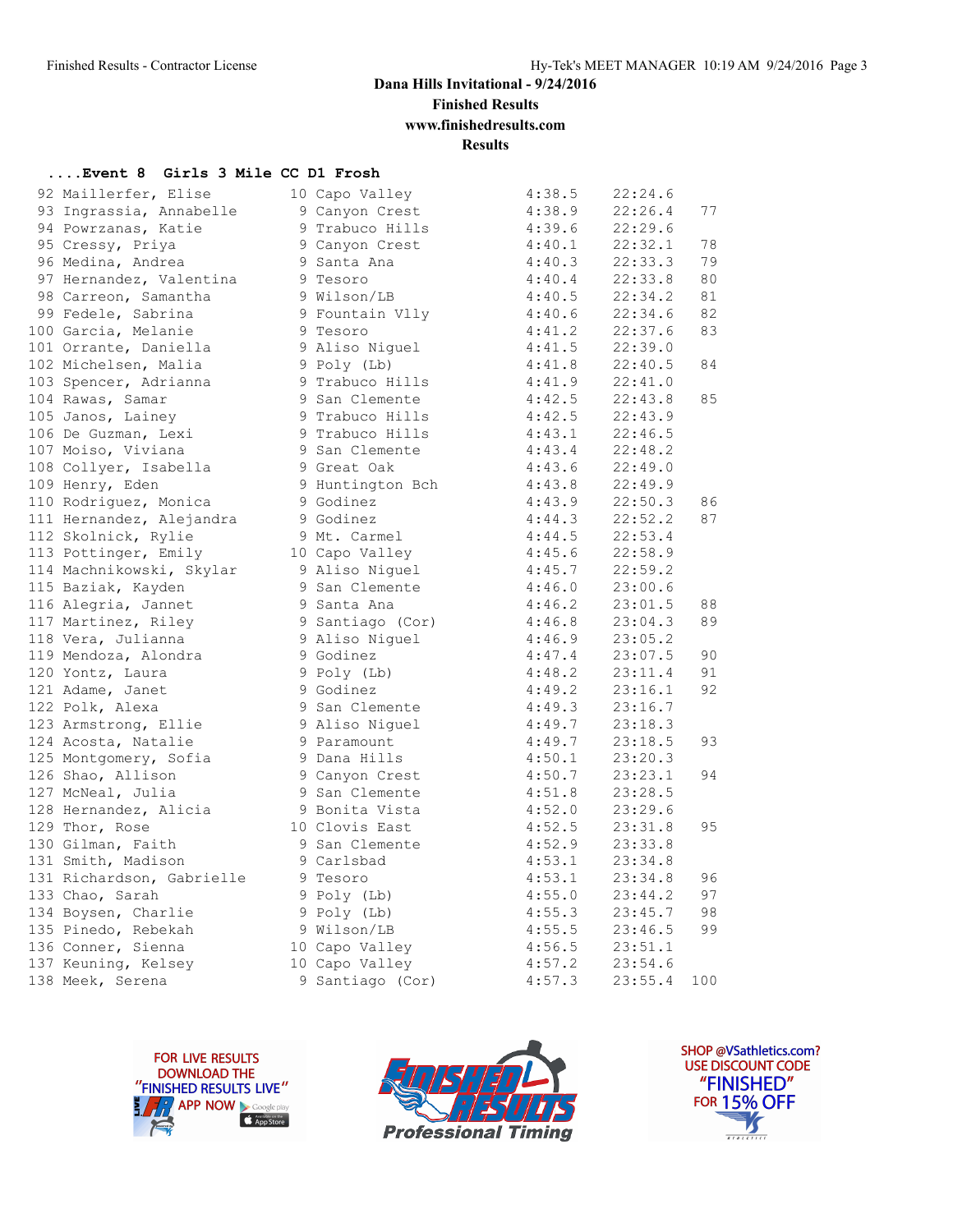**Finished Results**

**www.finishedresults.com**

**Results**

#### **....Event 8 Girls 3 Mile CC D1 Frosh**

| 139 Perez, Isabella                                                 | 9 San Clemente                                                   | 4:57.8                                           | 23:57.5     |     |
|---------------------------------------------------------------------|------------------------------------------------------------------|--------------------------------------------------|-------------|-----|
| 140 Smith, Hannah                                                   |                                                                  |                                                  |             |     |
| 141 Rubin, Taylor                                                   | 9 Aliso Niguel<br>9 Tesoro                                       | 4:58.3 23:59.9<br>4:58.5 24:01.2 101             |             |     |
| 142 Loera, Jacky                                                    | 9 Poly (Lb) 4:59.1 24:03.9 102                                   |                                                  |             |     |
| 143 Kenny, Kyla                                                     |                                                                  |                                                  |             |     |
| 143 Kenny, Kyla<br>144 Rocha, Angela                                | 9 Poly (Lb)<br>9 Wilson/LB                                       | $4:59.1$ $24:04.0$ 103<br>$4:59.3$ $24:04.7$ 104 |             |     |
|                                                                     |                                                                  |                                                  |             |     |
| 145 Li, Catherine<br>146 Flores, Linda                              | 9 Northwood 4:59.7 24:06.9 105<br>9 Godinez 4:59.8 24:07.4       |                                                  |             |     |
| 147 Kohler, Audrey                                                  | 9 Santiago (Cor) 5:01.0                                          |                                                  | 24:13.0     | 106 |
| 148 Montoya, Rosemarie                                              |                                                                  | 5:03.1                                           | 24:23.1     |     |
| 149 Trumbly, Sandra                                                 | 9 Aliso Niguel<br>10 Capo Valley                                 | $5:03.8$ $24:26.6$                               |             |     |
| 150 Price, Audrey                                                   | 9 San Clemente                                                   |                                                  |             |     |
| 151 Venzor-Aguirre, Kapreece 9 Cypress                              |                                                                  | 5:03.8 24:26.8<br>5:04.3 24:29.2                 |             |     |
| 152 Worsley, Diane                                                  | 10 Capo Valley 5:04.4                                            |                                                  | 24:29.6     |     |
| 153 Cox, Hannah                                                     | 9 Poly (Lb)<br>9 Tesoro                                          | 5:04.5                                           | 24:30.1     |     |
| 154 Wehrli, Brooke                                                  |                                                                  | 5:04.6 24:30.3 107                               |             |     |
| 194 nomes ,<br>155 Boroego, Brianna<br>156 Skaggs, Renee            | 9 Tesoro<br>9 Huntington Bch<br>9 Canyon Crest<br>9 Fallbrook    | $5:04.8$ $24:31.2$<br>$5:05.0$ $24:32.4$ 108     |             |     |
|                                                                     |                                                                  |                                                  |             |     |
| 157 Rink, Maya                                                      |                                                                  | 5:05.0                                           | 24:32.5     |     |
| 158 Avila, Angelica<br>159 Hedekin, Ella                            | 9 Santa Ana                                                      | 5:05.5                                           | 24:34.6 109 |     |
|                                                                     | 9 Mt. Carmel 5:06.0 24:37.2                                      |                                                  |             |     |
| 160 Stevens, Evelyn<br>161 Hawkins, Sarah                           | 9 Aliso Niguel 5:06.7 24:40.8<br>9 Santiago (Cor) 5:07.5 24:44.4 |                                                  |             |     |
|                                                                     |                                                                  |                                                  |             |     |
| ---<br>162 Laskey, Georgia                                          | y <sub>pan.</sub><br>9 Tesoro<br>9 Aliso Niguel<br>^ masoro      | 5:08.3                                           | 24:48.1     |     |
| 163 Kopf, Madeleine<br>164 Shea, Kaitlyn                            |                                                                  | 5:08.4                                           | 24:48.8     |     |
|                                                                     |                                                                  | $5:08.8$ $24:50.8$                               |             |     |
| 165 Bravo, Indira<br>166 Meehan, Fiona                              | 9 Paramount 5:09.0 24:51.5 110<br>9 Tesoro 5:09.6 24:54.8        |                                                  |             |     |
|                                                                     | 9 Tesoro                                                         |                                                  |             |     |
| 167 Ahsan, Faryal<br>167 Ahsan, Idi,<br>168 Urena, Jocelyn<br>Trily | 9 Northwood                                                      | 5:09.7 24:55.2 111<br>5:09.9 24:55.8 112         |             |     |
|                                                                     | 9 Paramount                                                      |                                                  |             |     |
|                                                                     | 9 Trabuco Hills 5:10.3                                           |                                                  | 24:57.8     |     |
| 170 Diaz, Jenean                                                    | 9 Tesoro                                                         | 5:10.8                                           | 25:00.2     |     |
| 171 Degeorge, Amanda (1988) 9 Dana Hills (1988) 5:11.7 (25:04.5     |                                                                  |                                                  |             |     |
| 172 Tu, Jacqueline                                                  | 9 Poly (Lb)                                                      | $5:12.3$ $25:07.5$<br>$5:14.8$ $25:19.9$         |             |     |
| 173 Gonzalez, Rebecca                                               | 9 Bonita Vista                                                   |                                                  |             |     |
| 174 Pena, Iris                                                      | 9 Godinez                                                        | 5:16.1                                           | 25:26.0     |     |
| 175 Troncale, Kia                                                   | 9 San Clemente                                                   | 5:17.8                                           | 25:34.3     |     |
| 176 Banks, Alysse                                                   | 9 San Clemente 5:18.0 25:35.3                                    |                                                  |             |     |
| 177 Orozco, Ana<br>178 Bryant, Chloe                                | 9 Godinez                                                        | 5:18.3 25:36.8<br>5:19.3 25:41.2                 |             |     |
|                                                                     | 11 San Clemente                                                  |                                                  |             |     |
| 179 Stephen, Kambria (1988) 9 San Clemente                          |                                                                  | 5:21.7                                           | 25:52.8     |     |
| 180 Nelson, Mikaela                                                 | 9 San Clemente                                                   | 5:23.1                                           | 25:59.9     |     |
| 181 Lawrence, Jemma                                                 | 9 Tesoro                                                         | $5:23.3$ $26:00.8$                               |             |     |
| 182 Cohen, Tikva<br>183 Hughes, Grace                               | 9 Poly (Lb)<br>9 Poly (Lb)                                       | 5:25.7 26:12.3<br>5:26.2 26:14.8                 |             |     |
|                                                                     |                                                                  |                                                  |             |     |
|                                                                     |                                                                  |                                                  |             |     |
|                                                                     |                                                                  |                                                  |             |     |





SHOP @VSathletics.com? USE DISCOUNT CODE "FINISHED" **FOR 15% OFF**  $\frac{1}{\sqrt{2}}$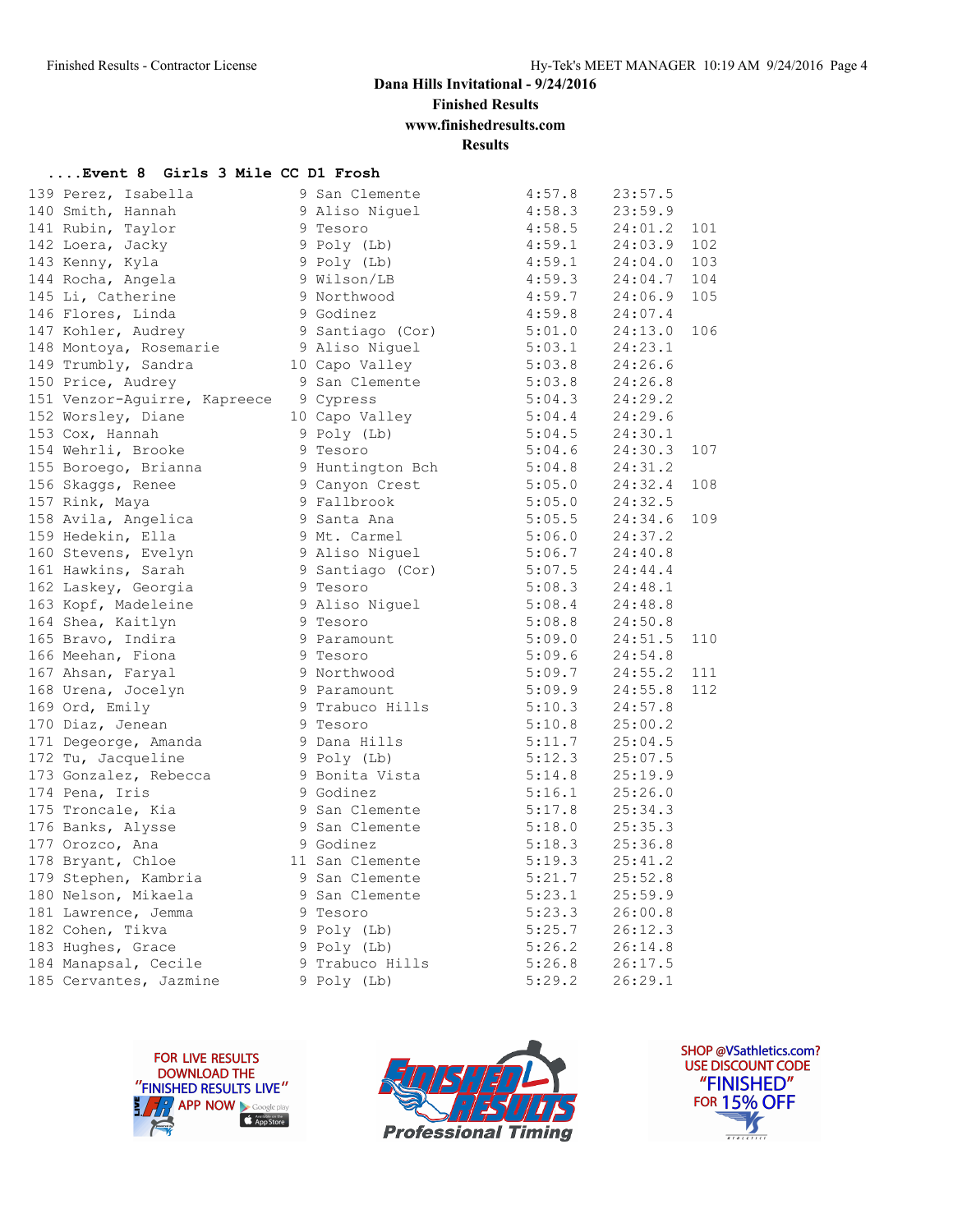# **Finished Results**

**www.finishedresults.com**

**Results**

#### **....Event 8 Girls 3 Mile CC D1 Frosh**

| 186 Koumjian, Hayley     | 9 Canyon Crest   | 5:30.3             | 26:34.4<br>113 |
|--------------------------|------------------|--------------------|----------------|
| 187 Kenton, Isabella     | 10 Capo Valley   | 5:34.5             | 26:55.0        |
| 188 Avelar, Rocio        | 9 Paramount      | 5:35.4             | 26:59.3        |
| 189 Valencia, Leann      | 9 Trabuco Hills  | $5:38.0$ $27:11.5$ |                |
| 190 Ahad, Amer           | 9 Capo Valley    | 5:39.8             | 27:20.2        |
| 191 Khensovan, Rena      | 9 Poly (Lb)      | $5:39.8$ $27:20.3$ |                |
| 192 Franciosa, Rachel    | 9 Huntington Bch | $5:41.7$ 27:29.6   |                |
| 193 Cole, Hailey         | 10 Capo Valley   | 5:42.6             | 27:33.8        |
| 194 Mata, Alyssa         | 10 Capo Valley   | $5:45.3$ $27:46.8$ |                |
| 195 Pourmand, Hannah     | 10 Capo Valley   | 5:48.8             | 28:04.0        |
| 196 Gacer, Gabby         | 9 Poly (Lb)      | 5:52.0             | 28:19.4        |
| 197 Vierling, Isabella   | 9 Canyon Crest   | 5:53.5             | 28:26.5        |
| 198 Song, Mabel          | 9 Canyon Crest   | 5:58.3             | 28:49.5        |
| 199 De Young, Zoe        | 9 Poly (Lb)      | 6:03.1             | 29:12.8        |
| 200 Martinez, Liliana    | 9 Poly (Lb)      | $6:06.0$ 29:26.9   |                |
| 201 Mahony, Alyssa       | 9 Cypress        | $6:08.6$ 29:39.2   |                |
| 202 Trojacek, Hannah     | 10 Capo Valley   | $6:11.0$ 29:51.2   |                |
| 203 Santhavisouk, Rachel | 9 Arroyo Valley  | 6:58.3             | 33:39.2        |
|                          |                  |                    |                |

| Team Scores     |          |                                                                                                          |                |                   |                 |                |             |      |      |      |      |
|-----------------|----------|----------------------------------------------------------------------------------------------------------|----------------|-------------------|-----------------|----------------|-------------|------|------|------|------|
| Rank Team       |          | Total                                                                                                    | $\overline{1}$ | $\mathbf{2}$      | 3               | $\overline{4}$ | $5^{\circ}$ | $*6$ | $*7$ | $*8$ | $*9$ |
| Results - Women |          |                                                                                                          |                |                   |                 |                |             |      |      |      |      |
| 1 Great Oak     |          | 58                                                                                                       | 3              | 9                 | 10              | 14             | 22          | 23   | 24   |      |      |
| Total Time:     |          |                                                                                                          |                |                   |                 |                |             |      |      |      |      |
| Average:        | 19:22.46 |                                                                                                          |                |                   |                 |                |             |      |      |      |      |
| 2 Clovis East   |          | 97                                                                                                       | 5              | $12 \overline{ }$ | 18              | 20             | 42          | 95   |      |      |      |
| Total Time:     |          |                                                                                                          |                |                   |                 |                |             |      |      |      |      |
| Average:        | 19:47.76 |                                                                                                          |                |                   |                 |                |             |      |      |      |      |
| 3 Dana Hills    |          | 112                                                                                                      | 6              | 16                | 25              | 27             | 38          | 39   | 62   |      |      |
| Total Time:     |          |                                                                                                          |                |                   |                 |                |             |      |      |      |      |
| Average:        | 19:58.00 |                                                                                                          |                |                   |                 |                |             |      |      |      |      |
| 4 Capo Valley   |          | 118                                                                                                      | $\mathcal{L}$  | 17                | 29              | 34             | 36          | 54   | 65   |      |      |
|                 |          |                                                                                                          |                |                   |                 |                |             |      |      |      |      |
| Average:        | 19:59.78 |                                                                                                          |                |                   |                 |                |             |      |      |      |      |
| 5 Northwood     |          | 172                                                                                                      | $\mathbf{1}$   | $\overline{4}$    | $7\phantom{.0}$ | 55             | 105         | 111  |      |      |      |
|                 |          |                                                                                                          |                |                   |                 |                |             |      |      |      |      |
| Average:        | 20:23.74 |                                                                                                          |                |                   |                 |                |             |      |      |      |      |
| 6 Trabuco Hills |          | 180                                                                                                      | 26             | 30                | 35              | 40             | 49          | 56   | 69   |      |      |
| Total Time:     |          |                                                                                                          |                |                   |                 |                |             |      |      |      |      |
| Average:        | 20:37.92 |                                                                                                          |                |                   |                 |                |             |      |      |      |      |
|                 |          | 1:36:52.30<br>1:38:58.80<br>1:39:50.00<br>Total Time: 1:39:58.90<br>Total Time: 1:41:58.70<br>1:43:09.60 |                |                   |                 |                |             |      |      |      |      |





SHOP @VSathletics.com? USE DISCOUNT CODE "FINISHED" **FOR 15% OFF** IS  $\frac{1}{\sqrt{181411111}}$